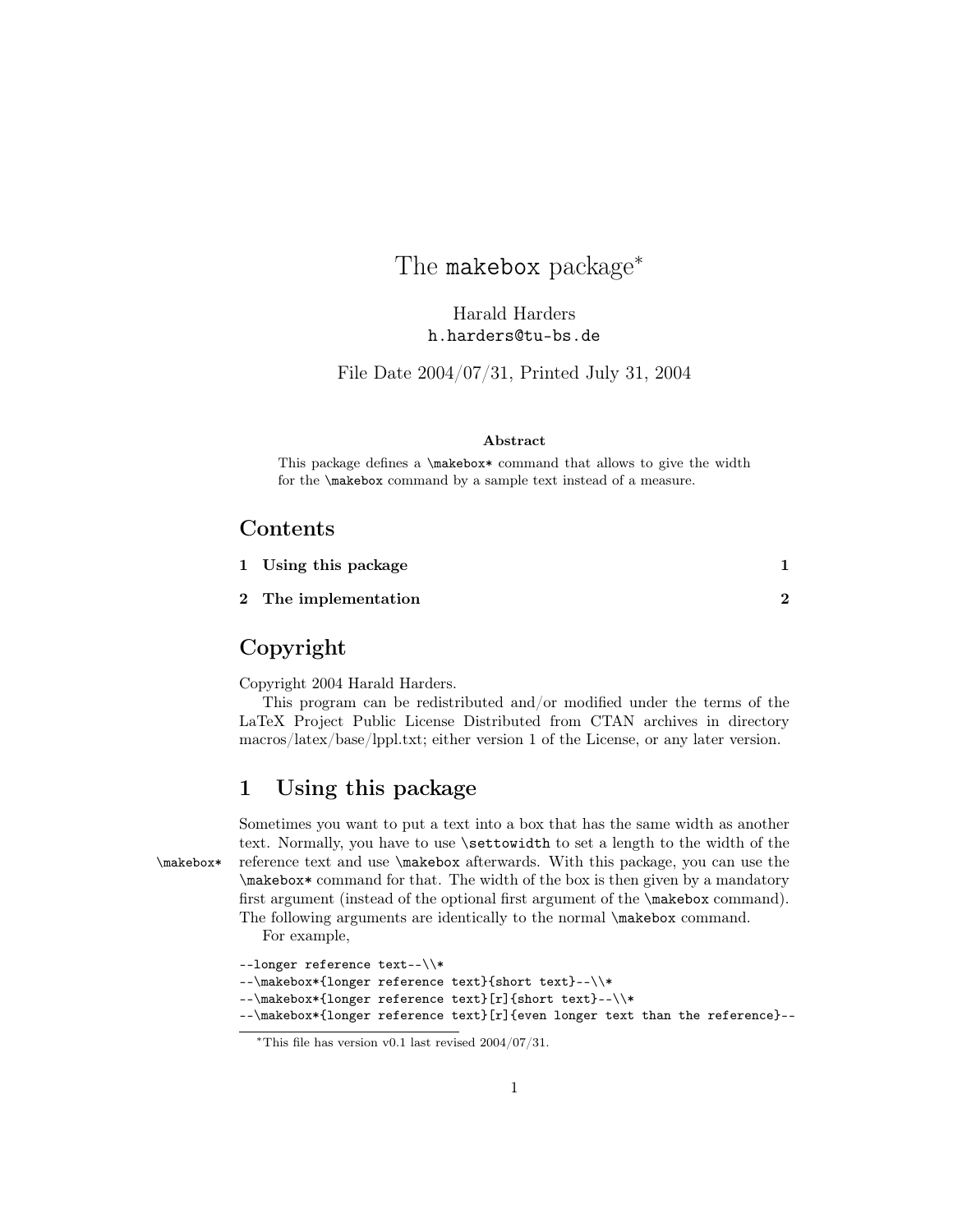```
leads to
      –longer reference text–
      – short text –
                  – short text–
even longer text than the reference
```
## 2 The implementation

Heading of the package:

```
1 \NeedsTeXFormat{LaTeX2e}
2 \ProvidesPackage{makebox}
3 [2004/07/31 v0.1 extend makebox command]
```
\makebox\* Save the original \makebox command since it has to be redefined.

4 \newcommand\*\hh@orig@makebox{} 5 \let\hh@orig@makebox\makebox

Redefine \makebox. If using normally call the original command. If using with a star, get the width of the box by a text and call \hh@makebox for doing so.

```
6 \renewcommand*\makebox{%
7 \@ifnextchar*%
8 {\hh@makebox}{\hh@orig@makebox}%
9 }
```
The \hh@makebox is defined with two mandatory arguments since the star is the first argument and ignored. First, the width of the reference text is stored in the length \@tempdima. Then, the original \makebox command ist called to typeset the box.

```
10 \newcommand*\hh@makebox[2]{%
11 \settowidth\@tempdima{#2}%
12 \hh@orig@makebox[\@tempdima]%
13 }
```
General: Avoide usage of

# Change History

1.04

\textversion etc. . . . . . . . . . 2

#### Index

Numbers written in italic refer to the page where the corresponding entry is described; numbers underlined refer to the code line of the definition; numbers in roman refer to the code lines where the entry is used.

| <b>Symbols</b>           |  | $\text{\&tempdim} \dots 11, 12$ |                         |  |
|--------------------------|--|---------------------------------|-------------------------|--|
| $\Diamond$ ifnextchar  7 |  |                                 | $\hbar$ @makebox  8, 10 |  |